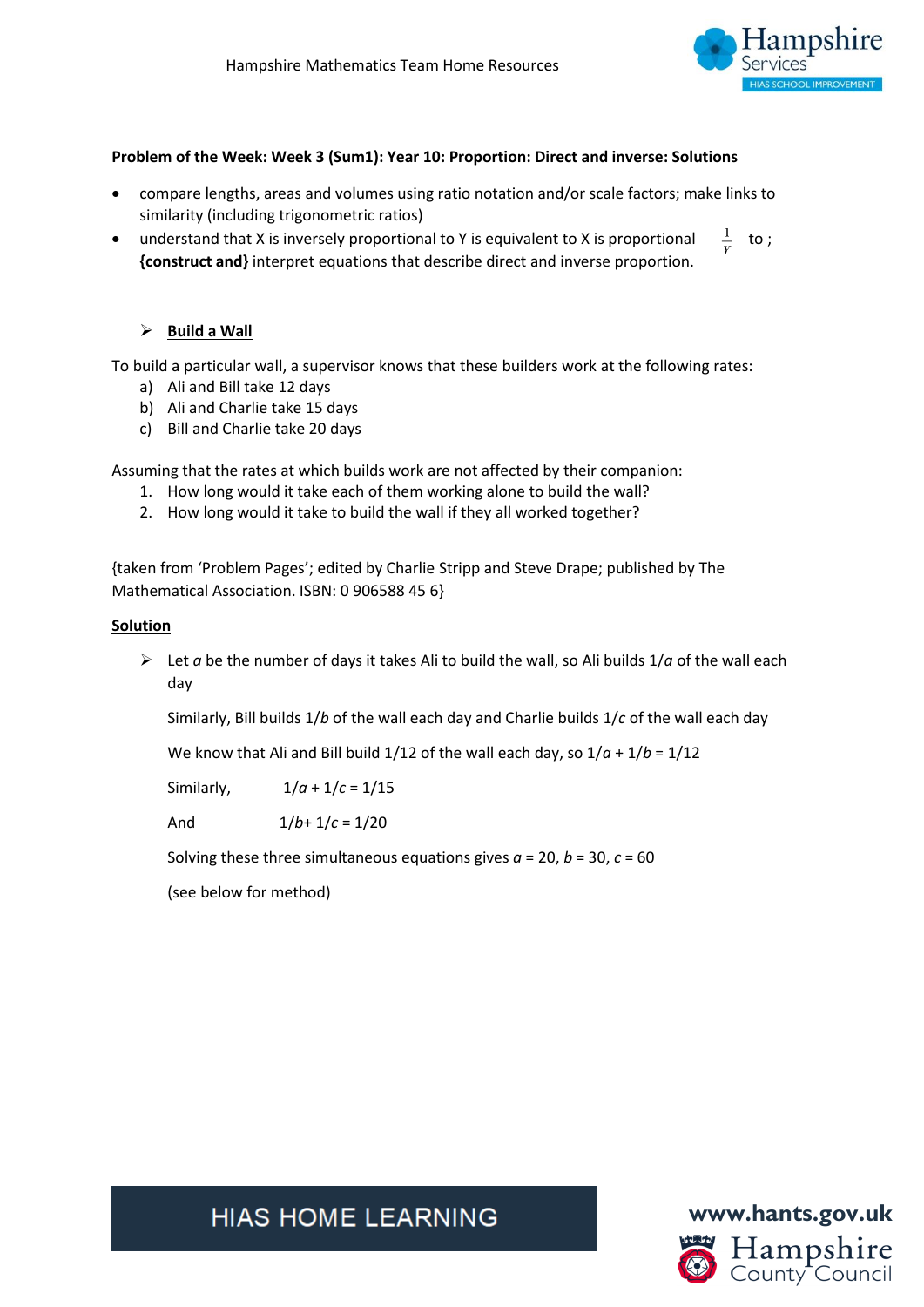#### Hampshire Mathematics Team Home Resources





➢ Suppose that, working together, Ali, Bill and Charlie take *x* days Then  $1/x = 1/20 + 1/30 + 1/60$  $1/x = 3/60 + 2/60 + 1/60 = 6/60$  $X = 10$ 

So if they all work together, it will take 10 days to build the wall.

**HIAS HOME LEARNING** 

**www.hants.gov.uk** Hampshire<br>County Council